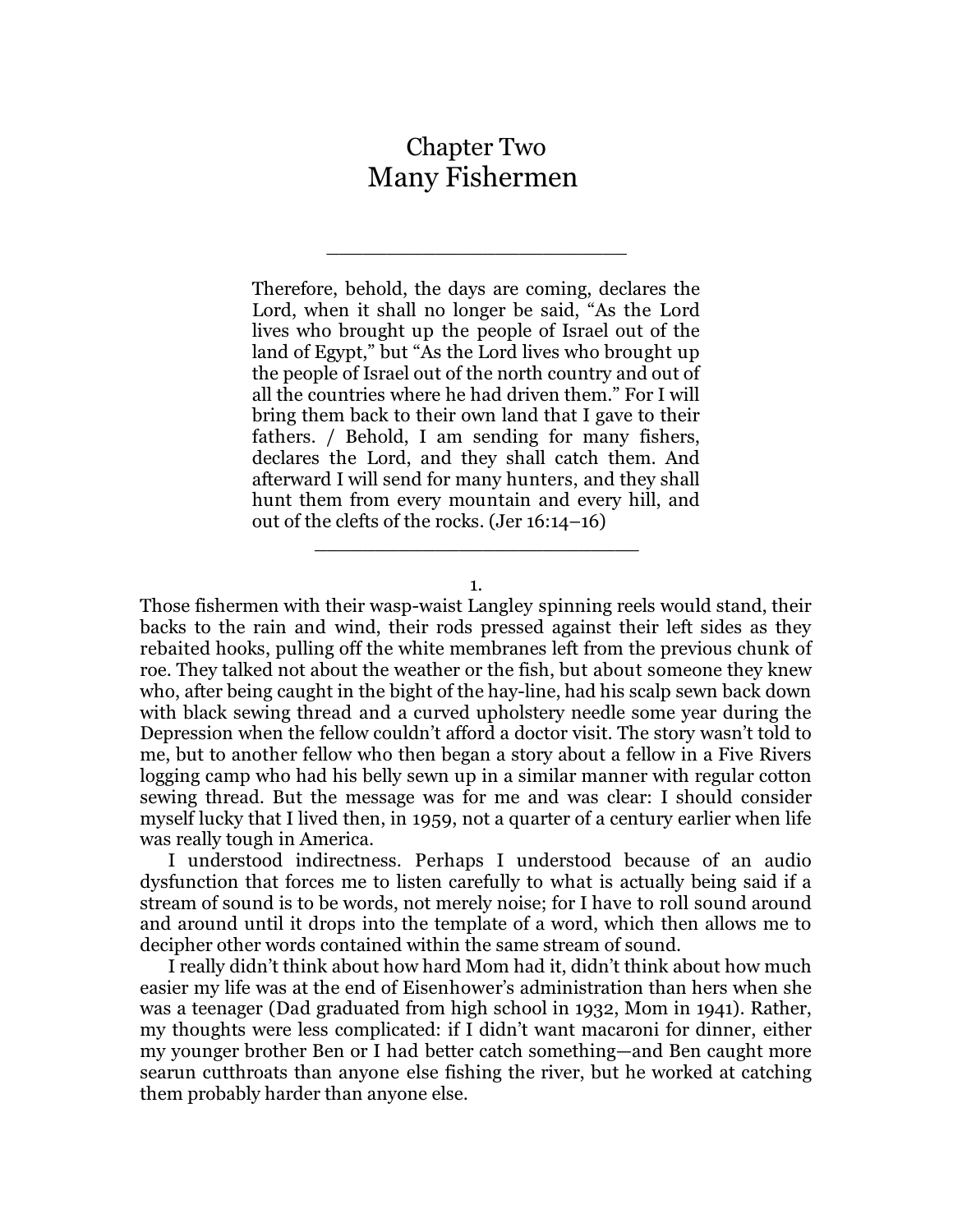For decades I listened carefully to an hour and a half sermon each Sabbath, sermons that were sometimes boring, sometimes inspirational, usually educational, sometimes entertaining, but always filled with Scripture citations that I looked up, requiring me to become familiar with both the Old and New Testaments. Notes were taken. And if certain assumptions were maintained, what was being taught was logically consistent. Only after being called to reread prophecy did I realize that the assumptions were flawed: Scripture is not to be sliced thin and reassembled line upon line, precept upon precept, but rather, Scripture is to be read as a story, with the story forming the shadow and type of a spiritual reality, making Scripture itself the shadow and copy of the Book of Life in which disciples are epistles from Christ (2 Cor 3:2–3).

For Jesus to move to Capernaum to fulfill Isaiah's prophecy—"In the former time he brought into contempt the land of Zebulun and the land of Naphtali, but in the latter time he has made glorious the way of the sea, the land beyond the Jordan, Galilee of the nations" (Isa 9:1)—Jesus understood indirection and used it to conceal what could be seen and heard if hearts had not grown dull and senses diminished by disobedience. The hidden things of God were concealed by indirection: *He made glorious the way of the sea, which will also make glorious the ways of a fisherman*. And what are the ways of the sea? What are the ways of a fisherman? To trap and to deceive; to lay a seine lead, set a hook, purse the seine? To gill with cords … are men caught the way fish are caught? They are not. When Jesus told Simon (Peter) and Andrew to follow Him and He would make them fishers of men, His implication was that men could be symbolically caught by casting nets, but that is not true for the Father must draw a person from this world. Neither Jesus nor His disciples could catch men who were not drawn by the Father. Until the Holy Spirit is poured out on all flesh, every person who is called as one of the firstfruits will be individually drawn from this world by the Father (John 6:44; 65). No one comes to Jesus unless the Father gives to the person a second breath of life, the earnest of His breath  $[\pi v \in \partial \mu \alpha \ \theta \in \partial \bar{\nu}]$ . No person can choose to be a disciple unless the person is first drawn by the Father and called by Christ Jesus. Thus, a person being drawn by the Father through receipt of the earnest of the spirit equates to a fish following a seine lead.

Decision theology is inherently flawed: no person not drawn by the Father can come to Christ. Oh, a person not drawn can proclaim that he or she is a Christian and can attend services for a lifetime, becoming a better person and outwardly manifesting love for Jesus and neighbor, but this person will not enter into the Father's and the Son's rest or presence as one of the firstfruits. The person doesn't have eternal life, the gift of God received when the Father gives a person a second breath of life. It is the Father that raises the dead (John 5:21), with the dead including physically living human beings who have not been born of spirit. Jesus, when judgments are revealed, will or will not cause the mortal flesh of the person whom the Father has made spiritually alive to put on immortality. Thus, the disciple born of spirit is not the tent of flesh in which this son of God dwells, but is the inner new creature made alive when the Father drew the person from this world by giving to the person the earnest of His spirit. So the person who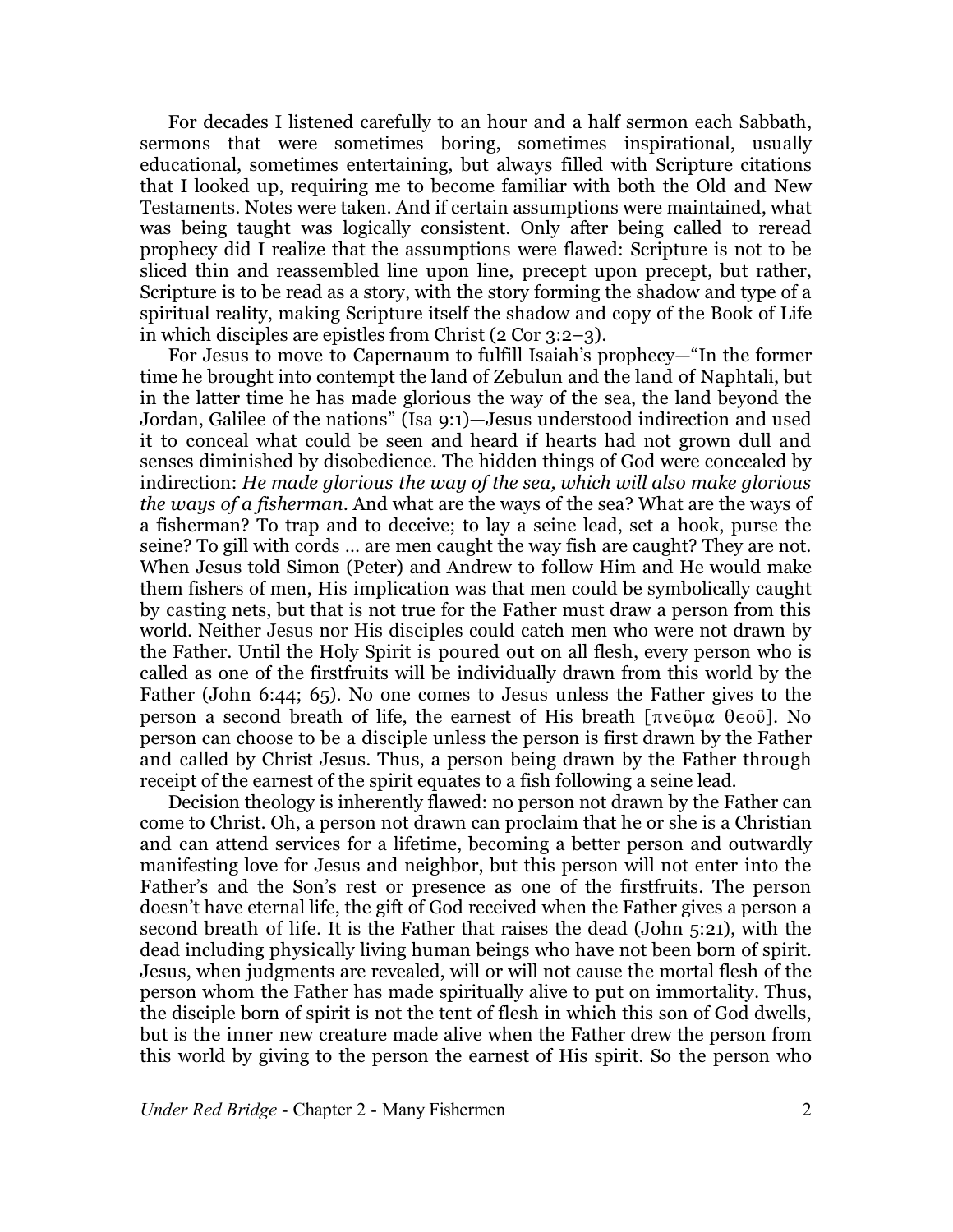claims to be a Christian but who has not been drawn plays "pretend," hoping that no one notices that he or she doesn't keep the commandments. And as long as this person fellowships with others who are also playing "pretend," the person and the others deceive themselves into thinking they have been born of spirit … the Apostle Paul tells a person how he or she can know if the person has been born of spirit: "For the mind that is set on the flesh is hostile to God, for it does not submit to God's law; indeed, it cannot" (Rom 8:7). And the question must be asked, *Does the Christian who refuses to keep the Sabbath but attempts to enter into God's rest on the following day as Israel attempted to do in the wilderness* (Num 14:40–41) *submit to God's law?*

Jesus said that "'whoever hears my word and believes the one who sent me has eternal life" (John 5:24). He also said, "And this is eternal life, that they know you the only true God, and Jesus Christ whom you have sent'" (John 17:3). Thus, to know the Father and to know Jesus is to hear and believe Jesus' words; for Jesus only spoke the words of the Father. And what are the words of Jesus: again, "'Therefore whoever relaxes one of the least of the commandments and teaches others to do the same will be called least in the kingdom of heaven, but whoever does them and teaches them will be called great in the kingdom of heaven'" (Matt 5:19). No wonder John said that by whether a person keeps the commandments a disciple can discern whether the person has been born of God or is the devil's seed.

But does a person drawn by the Father immediately begin to keep the commandments, whether perfectly or imperfectly? … There is an apparent disconnect between harvesting a fish, which means killing the fish, and harvesting a man: to fish for men does not mean to kill men. Yet baptism equates to real death (i.e., the death of the old self or old nature or old man). Judgment follows death (Heb 9:27). Peter writes that "it is time for judgment to begin at the household of God" (1 Pet 4:17); so if judgment is now on the household of God, then this household has "died" and only lives through being reborn or born again or born anew. Hence, the fishing process, regardless of techniques, that begins with the Father drawing the person from this world is completed when the person is baptized.

- · Fishing for men as opposed to fishing for salmon under Red Bridge is a matter of "catching" those individuals who have been already "hooked" by the Father drawing the person from this world.
- · As an adult angler will "hook" a fish and hand the rod to his son or daughter to play and land the fish, disciples "fish" for men as the son or daughter plays and lands a fish the adult angler hooked.

Why would there be a need to catch those who are already caught—if they are already caught?

If a person can be likened to a fish, and if the Father drawing a person from this world can be likened to a seine lead limiting potential paths of travel and thus directing the fish into the hook of the seine, then the task of evangelists and apostles is to "trap" potential disciples through teaching and explication of Scripture so that these new Christians can be pursed in the seine and brailed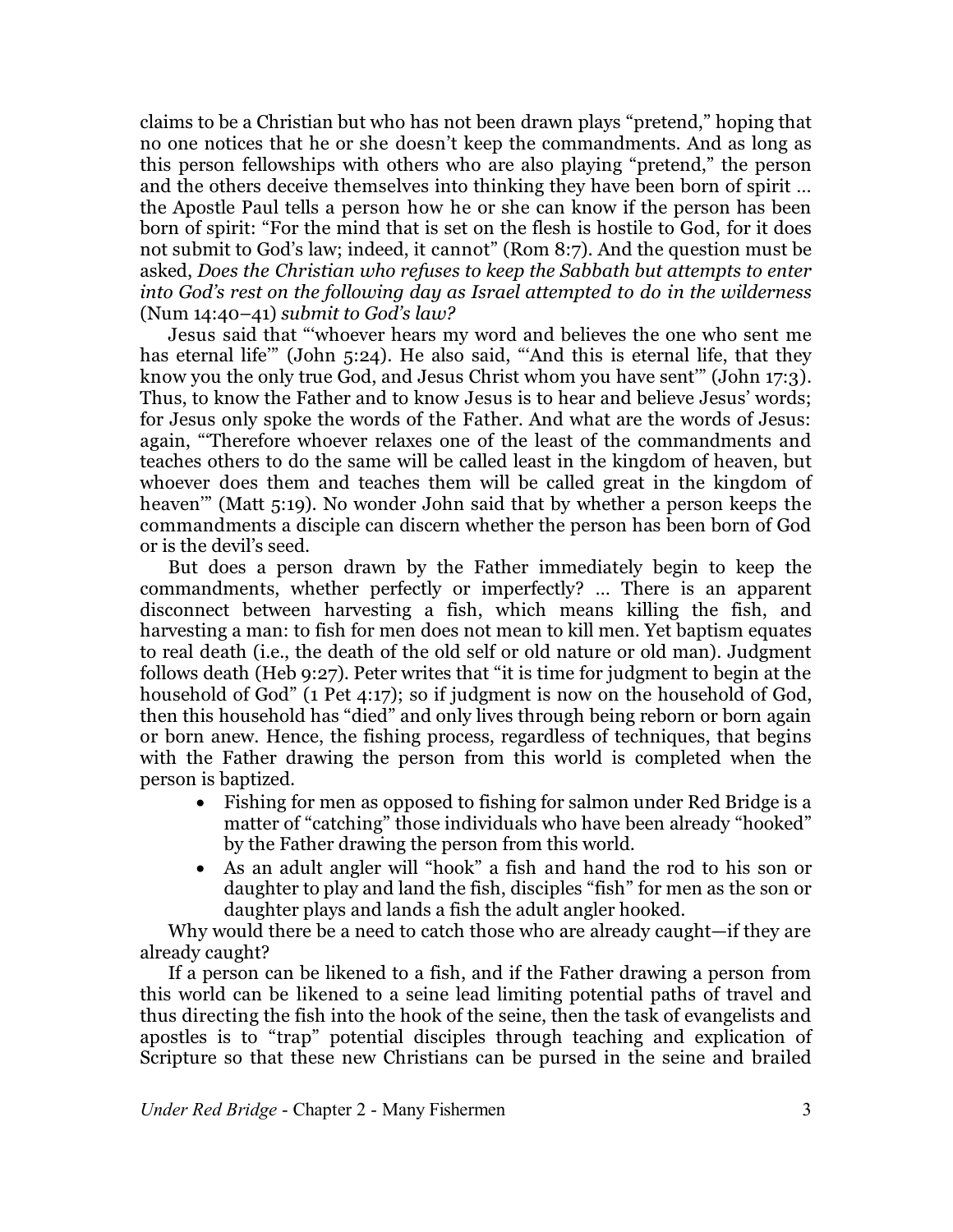aboard a tender where they are kept in iced brine until they are headed, gilled and gutted in baptism.

- · Fish die by suffocation when taken from the water.
	- 1. Likewise, crucifixion kills by suffocation; thus, the old self that was crucified with Jesus (Rom 6:6) "died" as Jesus died and as fish die.
- · In a pursed seine or when hooked on a lure, a fish flops around as it fights its mostly inevitable death.
	- 1. Likewise, human beings who have been born anew through receiving the earnest of the spirit but who have not yet been baptized, will run wildly here and there, cartwheel, jump, flop around before eventually tiring of fighting the pricks.
	- 2. Catching men begins after the Father has "hooked" them and continues until they are baptized; thus the one who fishes for men doesn't "hook" them but "plays" them until they tire of fighting the pricks.

If the one who teaches doesn't hook a new Christian but plays the convert until he or she tires and submits to baptism, an unusual way of expressing a reality pastors know all too well, then there are two distinct aspects to discipleship and to pastoring: the first aspect is pre-baptism instruction that will have the genuine teacher leading the covert from Babylon (i.e., the kingdom of this world) to Judea (Sabbath observance) in a spiritual journey of faith comparable to the patriarch Abraham's geographical journey from Ur of the Chaldeans to Canaan. Often this journey involves running as a steelhead runs when hooked, running from one end of the hole to the other so quickly that the line doesn't keep up.

The disciples of Christ Jesus are called to be fishers of men; they are called to lead disciples to spiritual Judea. They are not to abandon converts to wolves or false ministers or the traditions of demons, no matter how much fighting and flopping around the disciple does. Jesus said,

I have manifested your name to the people whom you gave me out of the world. *Yours they were, and you gave them to me*, and they have kept your word. Now they know that everything that you have given me is from you. For I have given them the words that you gave me, and they have received them and have come to know in truth that I came from you; and they have believed that you sent me. I am praying for them. I am not praying for the world but for those whom you have given me, for they are yours. All mine are yours, and yours are mine, and I am glorified in them. And I am no longer in the world, but they are in the world, and I am coming to you. Holy Father, keep them in your name, which you have given me, that they may be one, even as we are one. While I was with them, I kept them in your name, which you have given me. *I have guarded them, and not one of them has been lost except the son of*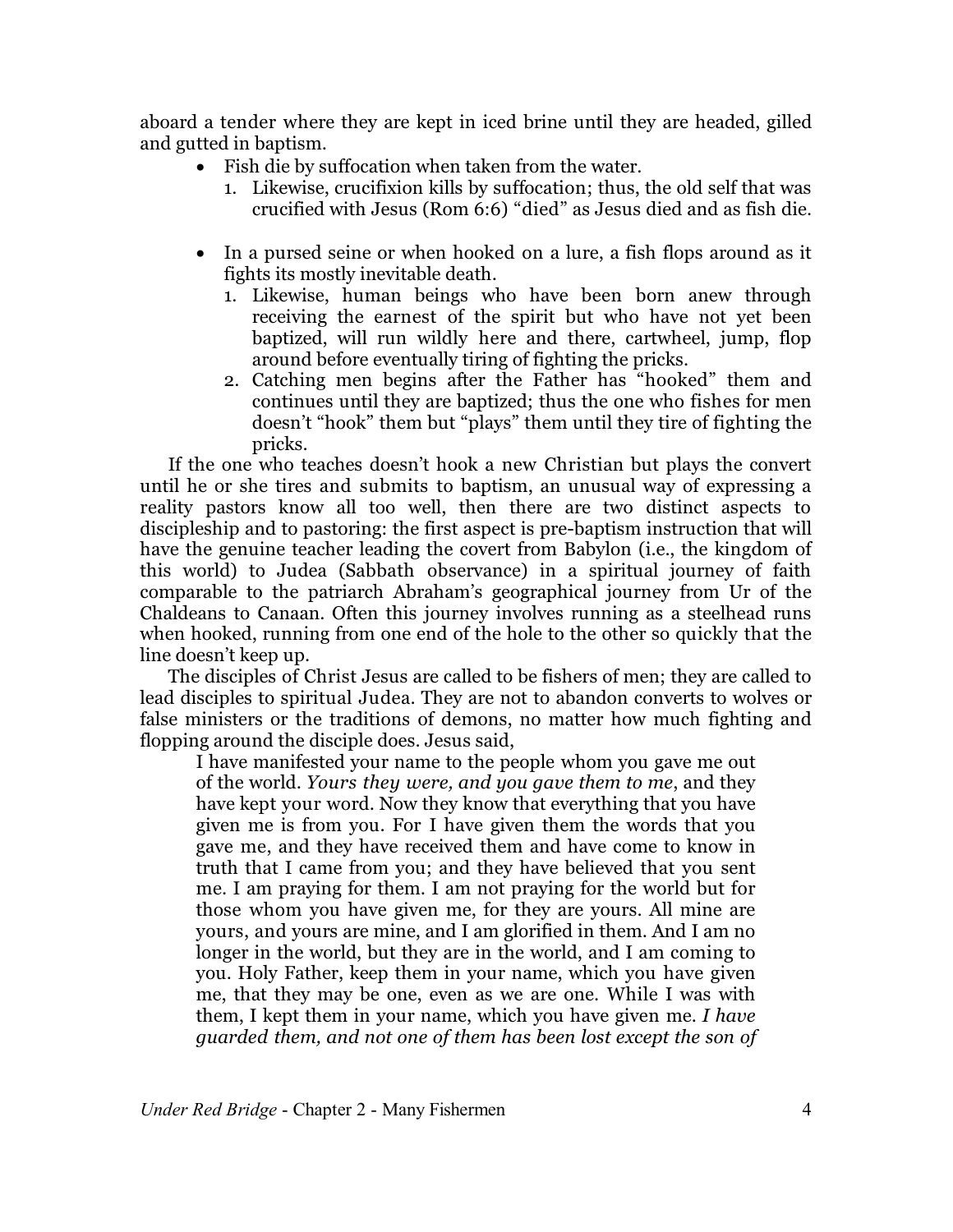## *destruction, that the Scripture might be fulfilled*. (John 17:6–12 emphasis added)

We are to do as Jesus did in making sure no one truly born of spirit is lost, with Jesus overseeing our actions as an elder brother oversees a task given to a younger sibling. And in devoting ourselves to making sure none are lost, we are not to pray for the world but for those whom the Father has drawn from this world … Americans are regularly asked to pray for American troops overseas, or for women being victimized at abortion clinics, or for the healing of communities after riots or natural disasters, but Jesus, shortly before He was taken to be crucified, said He wasn't praying for the world but for His and the Father's own. And if Jesus wasn't praying for the world just before He was taken, when is the proper occasion for a disciple to pray for the world?

If a teacher of Israel will have to "play" a convert as a fisherman plays a salmon, this teacher has no time to worry about what the world does.

2.

Fighting Chinook on light line and trout-weight rods was hard work … those fishermen with their stories of the Depression fished 16-pound test pink Scotch line on their Langley spinning reels. They didn't buy quarter pound spools of bulk monofilament, spools that sold for 89 cents on sale, the line that Ben and I could afford. They said the bulk monofilament was uneven in diameter, frayed too easy, and wasn't worth the money—but they had money to load their spools with pink Scotch line at two and three dollars a spool-full. I didn't. Rather, I was one of those who contributed to the litter of line wrapped around bushes as I stripped off frayed and stretched line every few days, leaving the line laying on the rocks under the bridge where it would be washed downstream to tangle around tree roots; for the bulk line really wasn't very good. It was only cheap.

Because Ben and I fished with cheap 10 or 12 pound test line, we had to take it easy whenever we hooked a Chinook weighing more than fifteen pounds. We couldn't put enough pressure on a hen sulking in deep water to keep her moving so we had to throw rocks at her to make her run so she would tire herself. Oh, we knew about tapping the rod and snapping the line, but those things don't really work when a big hen truly wants to rest. But a rock near her does work—

In late October 1959, Ben hooked a big hen Chinook when we were about out of eggs for bait. We wanted the fish, thought we needed the fish, but in her thrashing around, she threw the hook. But as luck would have it, the hook caught Ben's line and lassoed the hen around her middle … he lost leverage as well as control of her head, but he still had hold of her and we still had a chance to land her.

Ben's rod was soft. It was made from a seven foot trout blank added (via a metal ferrule) to the butt section of a broken rod, making for a long mushy rod too soft to cast a four-ounce pyramid weight which he once tried to do while fishing flounder at Pacific City. Today, Ben's pole would be considered a noodle rod—and anyone who has tried to land a 43 pound Chinook with a steelhead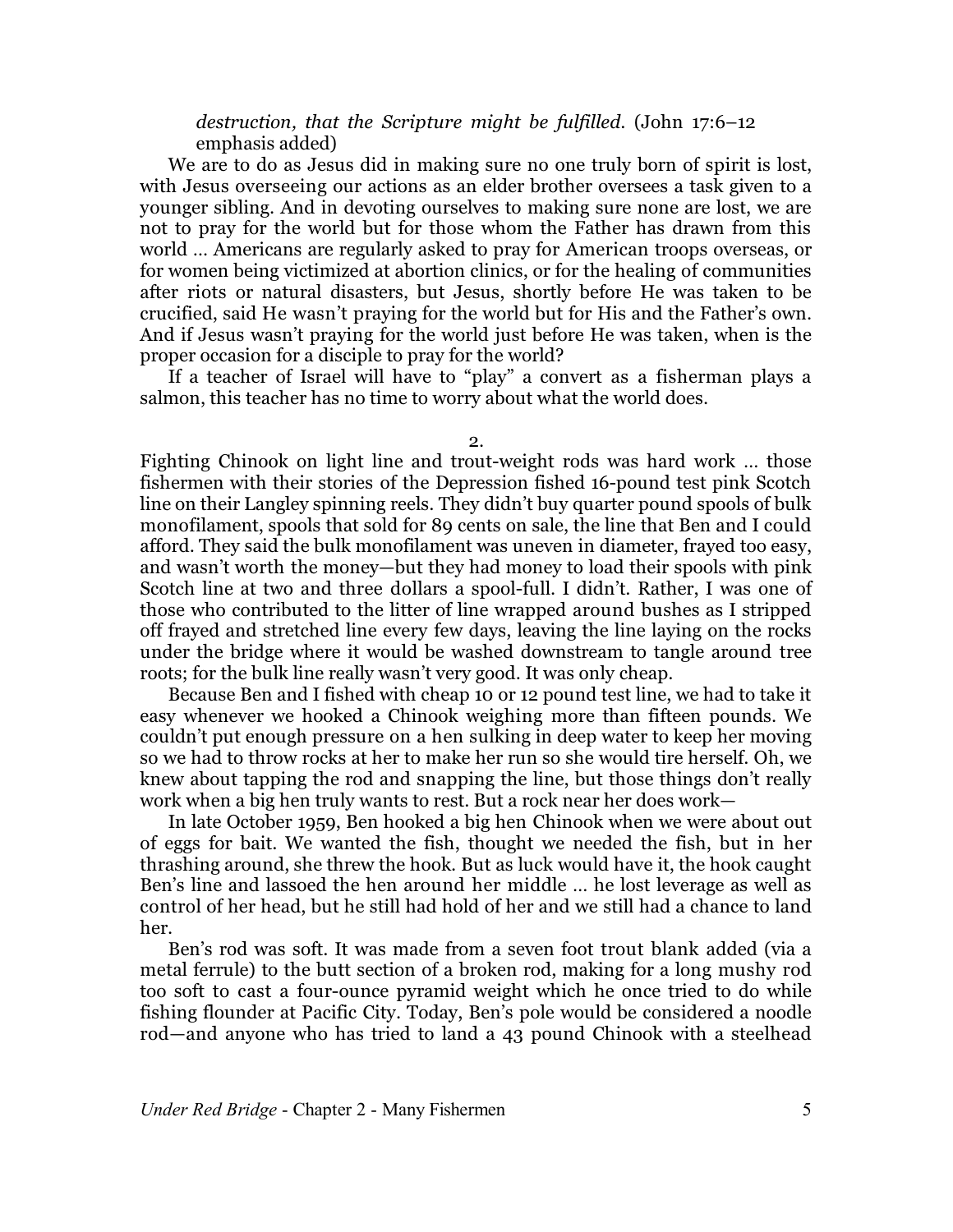noodle rod will understand the problems Ben faced before the hook was thrown, resulting in the hen being lassoed.

I'm sixteen months older than Ben and was two years ahead of him in school. When he hooked this hen, I was still twelve, Ben eleven. While I was large for my size (I was already six feet tall and 205 pounds), Ben hadn't yet started to grow tall or fill out; so his rod seemed disproportionately long and the Chinook seemed almost as big as he was … she was more fish than he could handle, but for the first hour he wasn't willing to hand off his rod.

Ben hooked the hen after school: we both rode the bus and didn't get home much before dark—it was dark before he was ready to hand off his rod.

Someone pulled across the bridge and jockeyed his car to where its headlights partially shone under the bridge.

Finally, Ben asked, "Do you want to fight her for a while?"

Mike O'Malley, on his way home, saw the headlights and joined us under the bridge; so while I kept pressure on the hen, Ben and Mike scrounged fist-sized and bigger stones to throw to keep the hen moving.

After a second hour, the hen tired. Mom got worried about us and came down to see where we were and why we weren't home. She got one glimpse of the hen and said she would be back if we were not home in another hour. And I was careful with the hen for after two hours, I didn't want her to break off from putting too much pressure on her … I think Ben was worried about the same thing, for he asked to take back over. And Mike and I threw ever larger stones as the hen tired and didn't want to move, with some of the stones larger than a basketball, these stones dropped from the deck of the bridge into the darkness.

If the pastor who teaches doesn't hook a new Christian but plays the convert as we were playing the hen, what's to be done when the convert sulks in deep water, or simply doesn't want to be part of any Christian fellowship? The pastor cannot stone the convert.

The Apostle Paul writes,

Is there injustice on God's part? By no means! For he says to Moses, "I will have mercy on whom I have mercy, and I will have compassion on whom I have compassion." So then it [election] depends not on human will or exertion, but on God, who has mercy. … You will say to me then, "Why does he still find fault? For who can resist his will?" But who are you, O man, to answer back to God? Will what is molded say to its molder, "Why have you made me like this?" Has the potter no right over the clay, to make out of the same lump one vessel for honorable use and another for dishonorable use? What if God, desiring to show his wrath and to make known his power, has endured with much patience vessels of wrath prepared for destruction, in order to make known the riches of his glory for vessels of mercy, which he has prepared beforehand for glory? (Rom 9:14–16, 19–23)

The new convert is of the same lump of clay as every other convert, but one newly born son of God is sculpted into a vessel for honored usage, and another

*Under Red Bridge* - Chapter 2 - Many Fishermen 6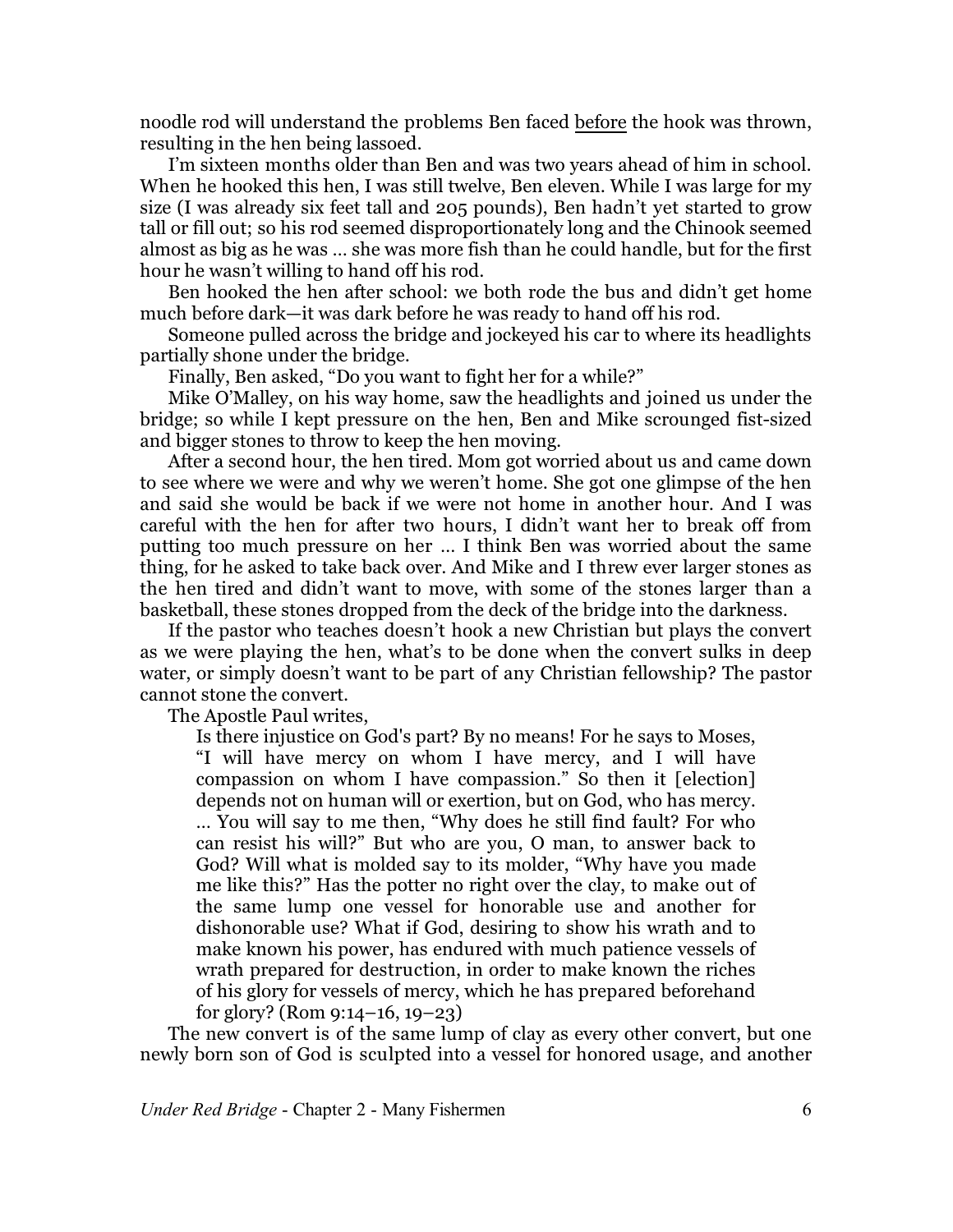newly born son of God is sculpted into a vessel of wrath to be endured for a season so that all of Scripture will be fulfilled as Judas Iscariot was called to be the son of destruction that Scripture might be fulfilled (John 17:12). Yes, that is what Jesus said shortly before He was taken: Judas Iscariot was given to Him by the Father so that Scripture might be fulfilled, which now necessitates that some converts are called to fall away, betray one another, hate one another, be false prophets, or have their love wax cold (Matt 24:10–12) … can that be right? God is love. How is it love to draw a person from this world and make the person into a spiritual vessel intended for dishonorable use? Or is it that the son of God on his day of salvation chooses death when life or death is placed before the infant son of God as life or death were placed before the children of Israel on the plains of Moab (Deut chap 29–32, specifically 30:15–20)?

Most Christians couldn't find the second covenant in their Bibles if they looked for a school year.

Jesus told Jews seeking to kill Him, "'Do not think that I will accuse you to the Father. There is one who accuses you: Moses, on whom you have set your hope. For if you believed Moses, you would believe me; for he wrote of me. *But if you do not believe his writings, how will you believe my words?*'" (John 5:45–47 emphasis added).

Where is Moses Israel's accuser?

When Moses had finished writing the words of this law in a book to the very end, Moses commanded the Levites who carried the ark of the covenant of the Lord, "Take this Book of the Law [Deuteronomy] and put it by the side of the ark of the covenant of the Lord your God, that it may be there for a witness against you. For I know how rebellious and stubborn you are. Behold, even today while I am yet alive with you, you have been rebellious against the Lord. How much more after my death!" (Deut 31:24–27)

The Book of Deuteronomy stands as the accuser of Israel, whom Moses said was rebellious against the Lord … is that not accusing Israel of rebellion?

The question now must be asked, *Who is Israel?* And the Apostle Paul answers this question:

For circumcision indeed is of value if you obey the law, but if you break the law, your circumcision becomes uncircumcision. So, if a man who is uncircumcised keeps the precepts of the law, will not his uncircumcision be regarded as circumcision? Then he who is physically uncircumcised but keeps the law will condemn you who have the written code and circumcision but break the law. *For no one is a Jew who is merely one outwardly, nor is circumcision outward and physical. But a Jew is one inwardly, and circumcision is a matter of the heart, by the Spirit, not by the letter*. His praise is not from man but from God. (Rom 2:25–29 emphasis added)

Moses is Israel's accuser, and Israel is now a nation circumcised of heart; Israel is the Christian Church. And Moses stands as every Christian's accuser …

*Under Red Bridge* - Chapter 2 - Many Fishermen 7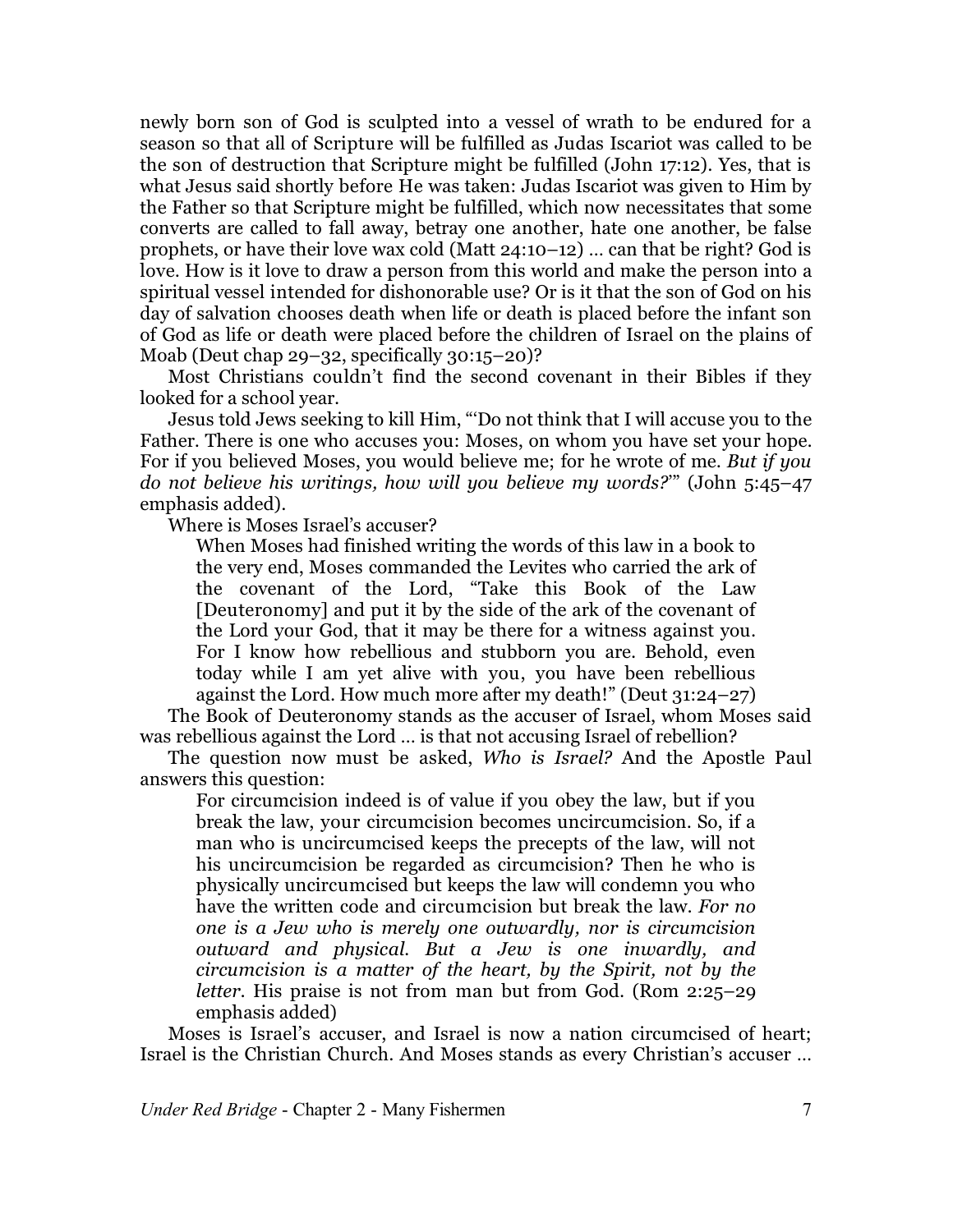but Christians are not under the law but under grace, or so Paul says in Romans 6:14. The Christian needs to continue reading. Paul adds, "Are we to sin because we are not under law but under grace? By no means! Do you not know that if you present yourselves to anyone as obedient slaves, you are slaves of the one whom you obey, either of sin, which leads to death, or of obedience, which leads to righteousness?" (*vv.* 15–16).

If a Christian sins, the Christian makes him or herself a slave to sin, thereby again giving sin dominion over the Christian and placing the person under the law even if the person had not been under the law before. So yes, indeed, Moses is the accuser of Israel, and by extension the accuser of every Christian. And on the testimony of two witnesses a person stands condemned. Moses is one witness and the person is the other witness, for the person knows what he or she has done—as does Christ Jesus. But Jesus will not have to accuse anyone of wrongdoing, for Moses and the person will do this accusing for Him.

Some of those rocks Mike and I dropped into the river seemed to explode when they hit the water. Even at a depth of twenty feet, the hen had to move to get out of the way. But even before the hen tired, she didn't move as fast as lawless Christian pastors move to reassure parishioners they don't have to keep the law, that the law has been abolished despite Jesus saying, "'Do not think I have come to abolish the Law or the Prophets<sup>"</sup> (Matt 5:17).

What did Jesus mean when He said not to think that He came to abolish the Law?

All of this goes back to the second covenant, as opposed to the new covenant (Jer 31:31–34; Heb 8:8–12), which, if you would have been looking up Scripture citations, you would have read by now.

Moses, Israel's accuser, records, "These are the words of the covenant that the Lord [*YHWH*] commanded Moses to make with the people of Israel in the land of Moab, besides the covenant that he had made with them at Horeb [Sinai]" (Deut 29:1) … if this covenant is in addition to the covenant made at Mount Sinai, is this not a second covenant made with the children of Israel who were mixed, circumcised and uncircumcised? (The children born in the wilderness were not circumcised until after they crossed the Jordan and entered into God's rest — Josh 5:2–7 — and the land of Canaan is called "God's rest" by the Psalmist in  $95:10-11.$ 

The Apostle Paul calls the Moab covenant "the righteousness based on faith" (Rom 10:6), and he goes on to cite this second covenant as the passages were understood from the Septuagint (*cf.* Rom 10:6–8; Deut 30:11–14).

- · The Israelite who, when in a far land, returned to the Lord (Deut 30:1–2) did so in an act of faith analogous to a Gentile, a dweller of far lands, turning to the Lord;
- · Thus, implementation of the covenant made in the land of Moab is dependent upon an act of faith undertaken by the Israelite.

The person who grew up in a household that did not keep the commandments—regardless of whether this household identifies itself as Christian, Muslim, or of no faith at all—spiritually dwells in a mental landscape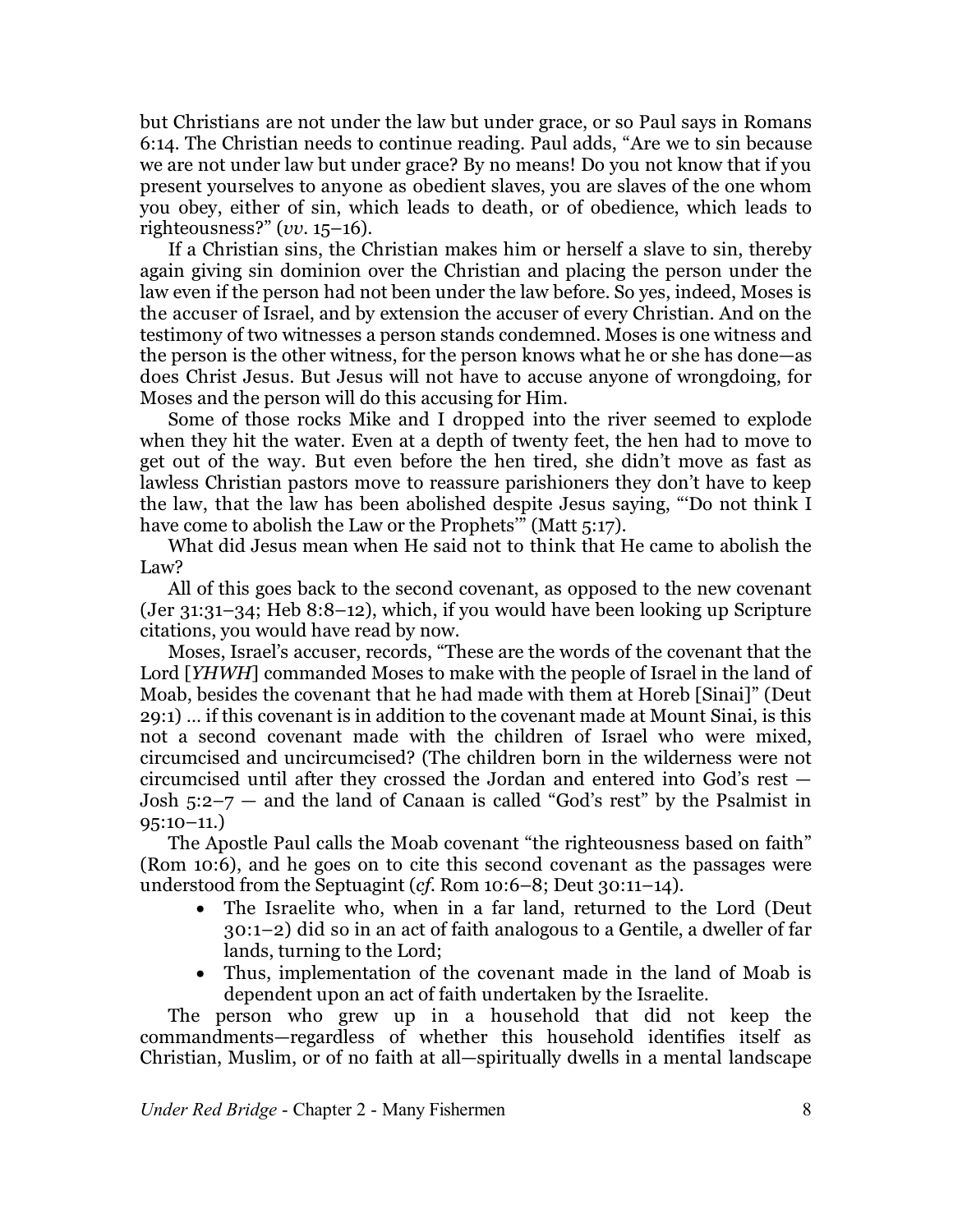far from heavenly Jerusalem … Sir Philip Sidney observed that the person who enters a theater and sees a sign above the stage identifying the location as Thebes doesn't really believe he (or she) has entered Thebes, but suspends disbelief and goes along with the ruse, and pretends that the stage is in Thebes. The *Christian* who attends church on Sunday is as Sir Philip's theatergoer, only he or she really believes that the *Christian* comes before God, a nonsensical notion considering what Paul, Peter, John, and Jesus said about keeping the commandments, with the one who keeps the commandments and teaches others to do likewise being called great in the kingdom of heaven.

Again, the Psalmist identifies the land of Canaan as God's rest for the physical children of Israel. The nation of Israel that left Egypt, with the exception of Joshua son of Nun and Caleb son of Jephunneh (of Esau), could not enter into Canaan because of unbelief (Heb 3:19). Moses entered into God's rest when he was atop Mount Sinai (Ex 33:14); so entering into God's rest is a euphemism for entering into His presence. And the males of Israel numbered in the census of the second year, with two exceptions, did not enter into God's rest or His presence because of unbelief that manifested itself as rebellion in the wilderness of Paran (Num chap 14).

The Rock that Christendom dropped is Christ Jesus, for the two exceptions (the two who entered God's presence) were Joshua, born as Hoshea (Num 13:8), his name changed by Moses, and Caleb, a proselyte who had a different spirit about him (Num 14:24). … For those disciples trapped in the Sacred Names heresy, listen up! When the angel Gabriel came to Mary and told her that she had found favor with God, that she would bear a son, Gabriel also told her that she "shall call his name Jesus [' $Inqoo\hat{v}$ ]" (Luke 1:31), the direct Greek translation of the Hebrew יָע שוֹהִי or Joshua [see Acts 7:45], about whom Peter said that in no name other than Jesus Christ the Nazarene ['Iησού Χριστού του Ναζωραίου] could men be saved (Acts 4:10–12). For Jesus is the stone rejected by the builders of Israel. He is the stone dropped from Christian fellowships, for where is the Christian pastor who teaches his or her parishioners to walk as Jesus, an observant Jew, walked (1 John 2:6)?

Moses only gets Israel to the plains of Moab, where the second covenant is placed before the mixed nation of outwardly circumcised and uncircumcised Israelites, with the Lord telling Israel to choose life (Deut 30:19–20) and to follow Joshua/Jesus into God's rest; for of the entire nation that left Egypt, analogous to sin, only those who walk as Jesus walked and who have about them a different spirit as Caleb had about him will enter into God's presence.

The Lord has called heaven and earth to witness against Israel (again, Deut 30:19), and He has made the Book of Deuteronomy, Paul's *righteousness based on faith* or *law of faith* (Rom 3:27), a witness against Israel (Deut 31:26) thus making Moses Israel's accuser (John 5:45) — and Paul has declared that since the giving of the Holy Spirit when Jesus breathed on ten of His disciples (John 20:22), thereby bestowing on disciples the power to forgive sin or withhold forgiveness, "Israel" is no longer the natural nation, but the nation that has descended from the son of promise (Rom 9:7; Gal 3:29) and is therefore spiritual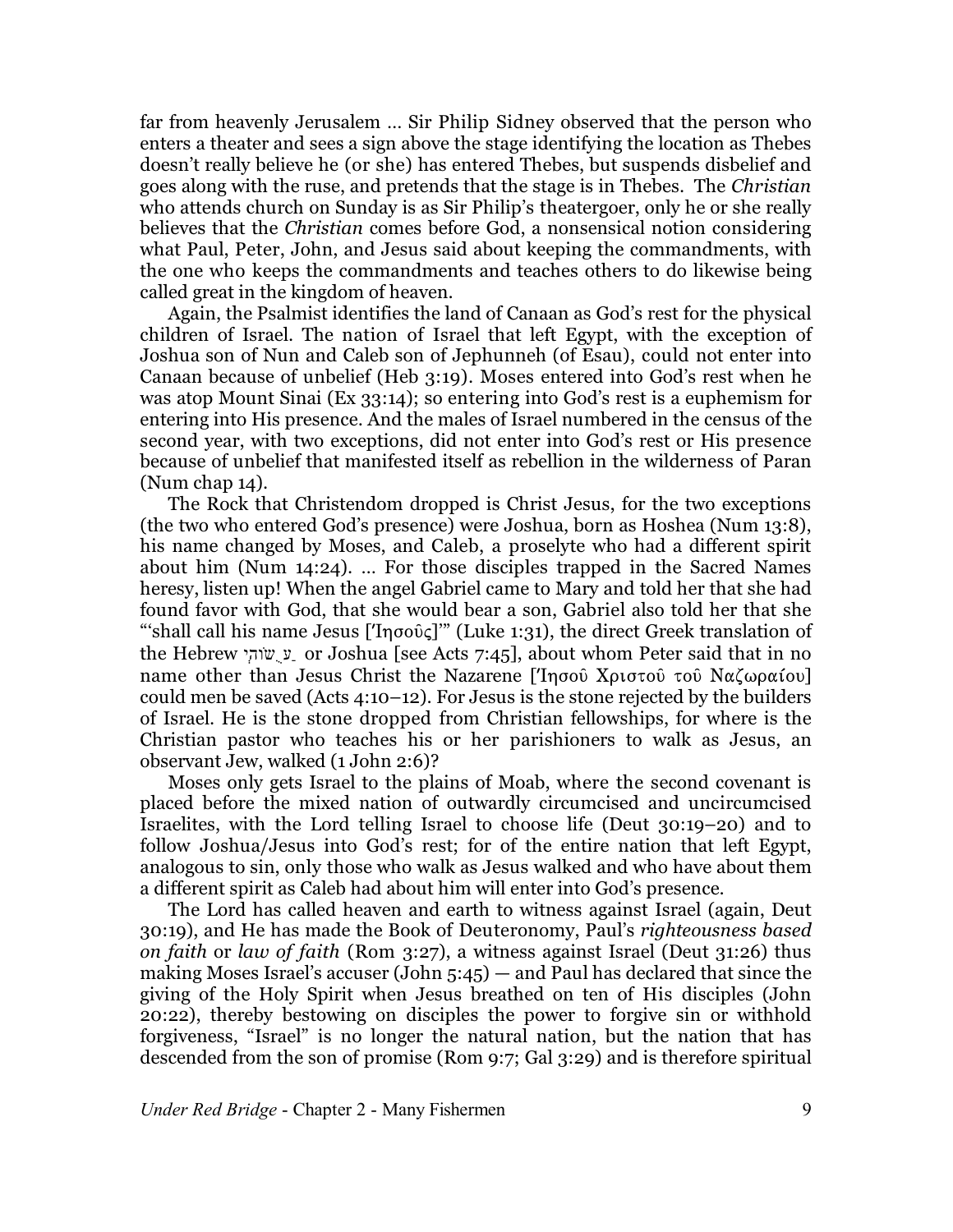Isaac (Gal 4:21–31). Therefore, the Christian Church has "replaced" [yes, socalled *Replacement Theory* has a sound Scriptural basis] the natural nation of Israel as the *Israel* of Scripture, with the natural nation still loved by the Lord for the sake of their ancestors (Rom 11:28).

If the Christian Church is the Israel of endtime prophecies—and it is—then it is about the Church that the prophet Jeremiah records,

Therefore, behold, the days are coming, declares the Lord, when it shall no longer be said, "As the Lord lives who brought up the people of Israel out of the land of Egypt," but "As the Lord lives who brought up the people of Israel out of the north country and out of all the countries where he had driven them." For I will bring them back to their own land that I gave to their fathers. (16:14–15)

And,

Behold, the days are coming, declares the Lord, when I will raise up for David a righteous Branch, and he shall reign as king and deal wisely, and shall execute justice and righteousness in the land. In his days Judah will be saved, and Israel will dwell securely. And this is the name by which he will be called: "The Lord is our righteousness." / Therefore, behold, the days are coming, declares the Lord, when they shall no longer say, "As the Lord lives who brought up the people of Israel out of the land of Egypt," but "As the Lord lives who brought up and led the offspring of the house of Israel out of the north country and out of all the countries where he had driven them." Then they shall dwell in their own land.  $(23:5-8)$ 

Which days are coming first, the Lord raising up for David a righteous branch who will reign as king over Israel, or recovering Israel from the North Country?

The Righteous Branch is Christ Jesus, but this Righteous Branch cannot effectively rule over natural Israel until this house of Israel is saved from physical danger and Israel dwells securely (Isa 14:1–3); thus, the offspring of Israel must be led out of the North Country before the Righteous Branch that is the glorified Jesus rules over the natural nation. However, Paul says that Israel is now a spiritual nation (i.e., a nation circumcised of heart), and if Israel is a spiritual nation, then salvation is from death, with Assyria representing *death*. And the Lord already rules over Israel.

The prophet Jeremiah records more of what the Lord says (the citation beginning the chapter):

Behold, I am sending for many fishers, declares the Lord, and they shall catch them [the people of Israel]. And afterward I will send for many hunters, and they shall hunt them from every mountain and every hill, and out of the clefts of the rocks. For my eyes are on all their ways. They are not hidden from me, nor is their iniquity concealed from my eyes. But first I will doubly repay their iniquity and their sin, because they have polluted my land with the carcasses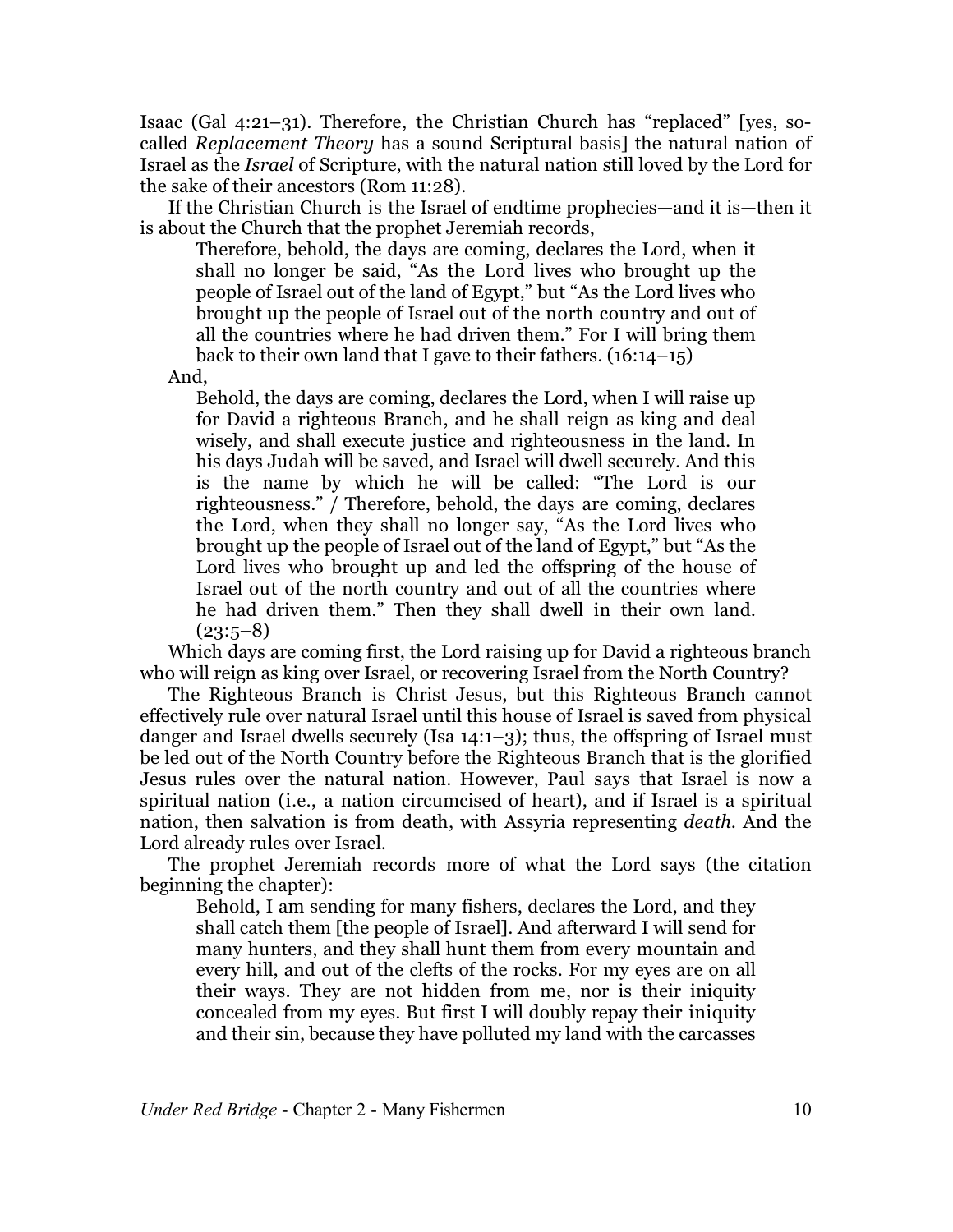of their detestable idols, and have filled my inheritance with their abominations. (16:16–18)

Before the Lord sends for fishermen to catch the people of Israel, the Lord will doubly repay Israel for its lawlessness … what does it mean to "doubly repay" Israel if the wages for sin is death (Rom 6:23)? Is this a reference to Israel being condemned to a second death, known in Scripture as the lake of fire? Or is this a reference to both the spiritual nation of Israel and the physical nation being condemned to death for their lawlessness?

Doubly repaying Israel the death penalty for sin would seem to be condemning Israel to the second death, meaning that Israel must first receive a second birth or a second breath of life. One death is enough to end one life. The second death takes away the second breath of life [i.e.,  $\pi v \in \mathfrak{g}_{\mu}$  a, be  $\mathfrak{g}_{\mu}$  a,  $\mathfrak{g}_{\mu}$ person receives when born again. Thus, Jeremiah's prophecy only pertains to the Israel that has been born of spirit; Jeremiah's prophecy only pertains to the Church. And the Lord will send for fishers to catch newly born sons of God who have been drawn from this world as Ben was attempting to draw the hen Chinook from the deep waters under Red Bridge.

Another forty minutes passed before Ben, to a gathering crowd on the bridge, brought the hen close enough to the surface that one of the men under the bridge with us could gaff her. The fellow grabbed Ben's hook, popped the line as if it were cotton thread, and threw his hook into the water before anyone could see that the hen had been lassoed. I suspect the fellow, in the shadowy darkness, thought that the hen had been snagged so he got rid of the evidence before the hook was seen by others in case an undercover officer was present. But the hen had been initially fair-hooked … it should have been released, but I don't think anyone expected a kid Ben's age to release a salmon he had fought for nearly three hours.

But the time Ben and I climbed the embankment and reached the road, Mom had returned. She gave us a ride home. She seemed proud of Ben for having stayed with the fight for as long as he had …

How long should a teacher of Israel stay with a newly drawn disciple, shepherding this convert through the wilderness of sin until the infant son of God enters into Sabbath observance, the outward sign of spiritually having entered into God's presence? How many questions should be answered? Or should the teacher of Israel do as the splintered slivers of the former Worldwide Church of God do, set before the infant son of God a series of hoops through which the convert must jump before the convert can attend Sabbath services … I have never had that kind of control of either a steelhead or a salmon. Even a watermarked humpy runs where it wants for a few moments. However, I have seen Kodiak cannery workers, using rod and reels appropriate for halibut, jerk 10-pound silvers from of the mouth of the Pasagsak River as if the salmon were planted trout.

\* "Scripture quotations are from The Holy Bible, English Standard Version, copyright © 2001 by Crossway Bibles, a division of Good News Publishers. Used by permission. All rights reserved."